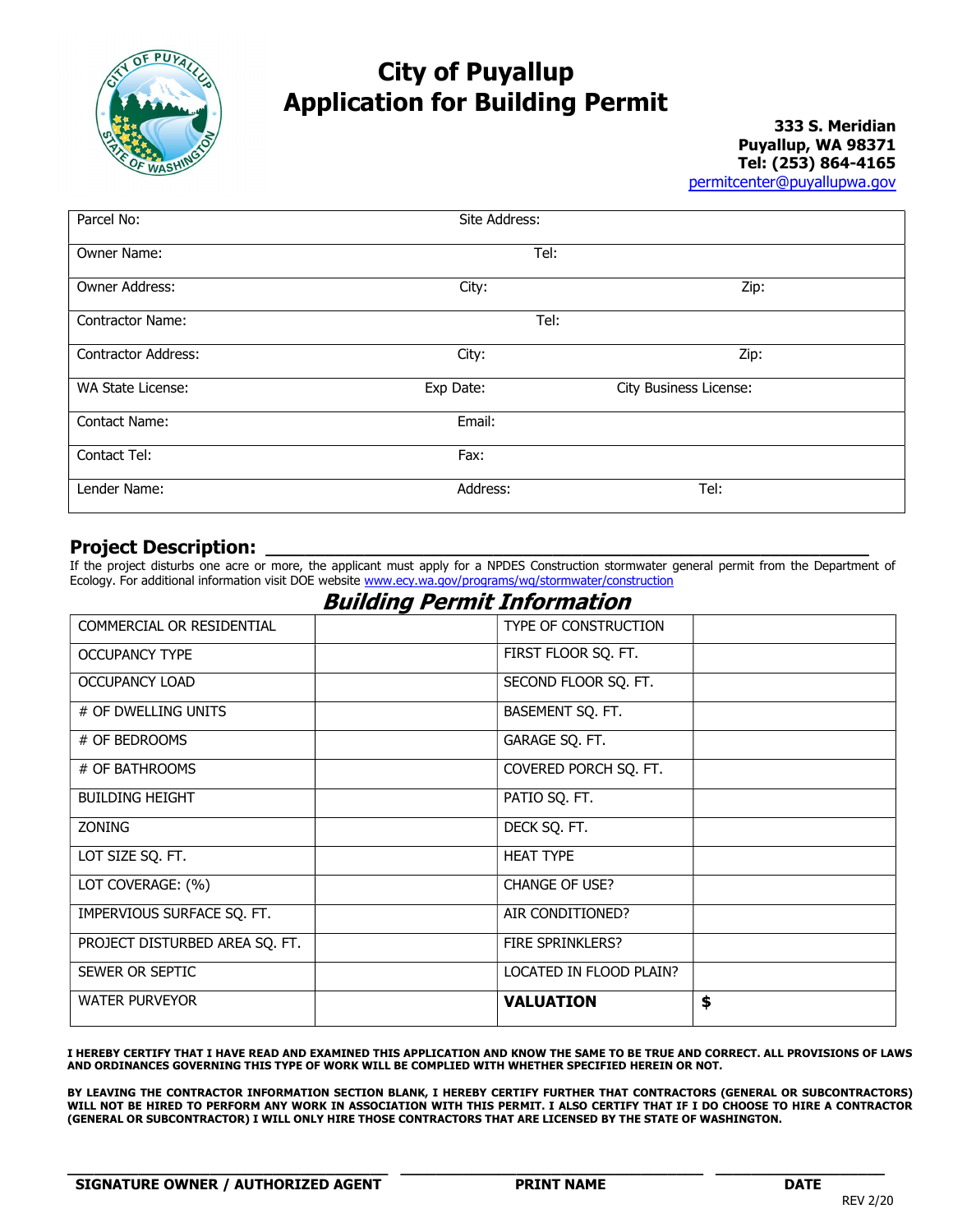# MECHANICAL

| <b>Quantity</b><br><b>Scheduled</b> | <b>Description</b>                                        | <b>Permit Rate</b><br><b>Per Unit</b> | <b>Total Price</b> |
|-------------------------------------|-----------------------------------------------------------|---------------------------------------|--------------------|
| 1.                                  | <b>Permit Issuance</b>                                    | 40.00                                 | 40.00              |
|                                     | Supplemental Permit                                       | 9.60                                  |                    |
|                                     | AC Unit - Stand Alone                                     | 19.55                                 |                    |
|                                     | Install Furnace / Burner up to 100,000 BTU                | 19.55                                 |                    |
|                                     | Install Furnace / Burner over 100,000 BTU                 | 24.00                                 |                    |
|                                     | Install / Relocate Floor Furnace & Vent                   | 19.55                                 |                    |
|                                     | Install / Relocate Recessed Wall Space Heater             |                                       |                    |
|                                     | Appliance Vent - Separate                                 | 9.60                                  |                    |
|                                     |                                                           |                                       |                    |
|                                     | Repair Heating / Cooling Unit                             | 18.11                                 |                    |
|                                     |                                                           |                                       |                    |
|                                     | Heat Pump/Boiler / Compress. 3 HP; up to 6 Tons; 100,000  | 19.55                                 |                    |
|                                     | Heat Pump/Boiler / Compress. 3-15 HP or 500,000 BTU       | 35.95                                 |                    |
|                                     | Heat Pump/Boiler / Compress 15-30 HP or 1,000,000 BTU     | 49.28                                 |                    |
|                                     | Heat Pump/Boiler / Compress 30-50 HP or 1,750,000 BTU     | 73.30                                 |                    |
|                                     | Heat Pump/Boiler / Compress over 50 HP or over 1,750,000  | 122.48                                |                    |
|                                     |                                                           |                                       |                    |
|                                     | Separate Air Handling Unit to 10,000 CFM                  | 14.10                                 |                    |
|                                     | Separate Air Handling Unit over 10,000 CFM                | 23.92                                 |                    |
|                                     | <b>Stationary Evaporative Cooler</b>                      | 14.10                                 |                    |
|                                     |                                                           |                                       |                    |
|                                     | Exhaust Vent Fan with Single Duct (Bath Fan)              | 14.10                                 |                    |
|                                     | Vent System Apart from Heating or AC                      | 14.10                                 |                    |
|                                     | Mechanical Exhaust Hood / Duct (Range Hood) - Residential | 14.10                                 |                    |
|                                     | Mechanical Exhaust Hood w/Make-up Air - Commercial        | 35.95                                 |                    |
|                                     |                                                           |                                       |                    |
|                                     | Commercial / Industrial Incinerator                       | 24.00                                 |                    |
|                                     |                                                           |                                       |                    |
|                                     | Gas Piping: (1 - 4 outlets)                               | 6.30                                  |                    |
|                                     | (5 or more outlets / per outlet)                          | 1.30                                  |                    |
|                                     |                                                           |                                       |                    |
|                                     | Unclassified Appliance or Equipment (Fireplace, etc.)     | 14.10                                 |                    |
|                                     |                                                           |                                       |                    |
|                                     | Mechanical Duct Work: $(1 – 5$ Diffusers)                 | 14.10                                 |                    |
|                                     | $(6 - 10$ Diffusers)                                      | 19.55                                 |                    |
|                                     | (11 or more Diffusers)                                    | 24.00                                 |                    |
|                                     |                                                           |                                       |                    |
|                                     |                                                           | <b>TOTAL:</b>                         |                    |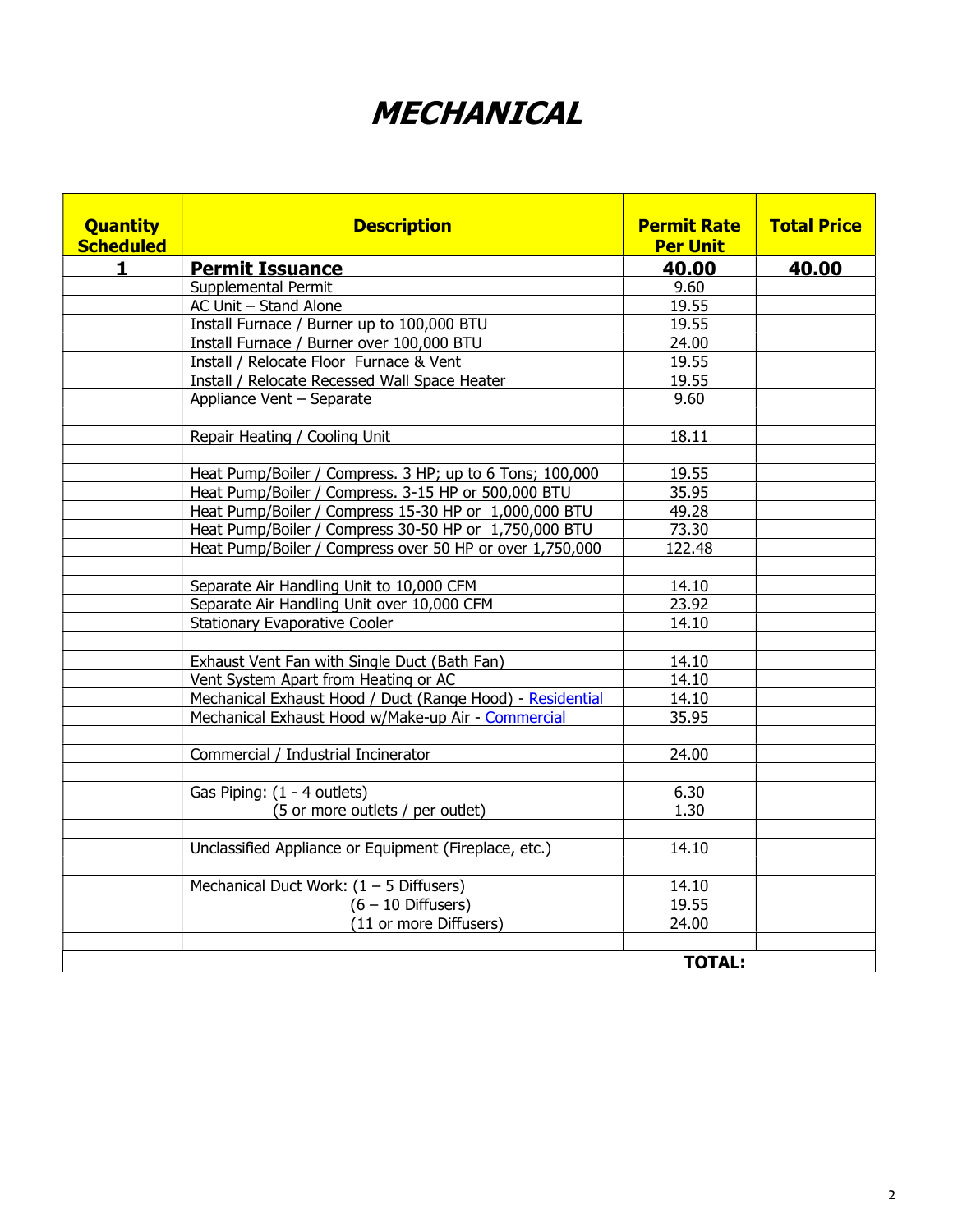## PLUMBING

| <b>Quantity</b><br><b>Scheduled</b>      | <b>Description</b>                              | <b>Rate Per</b><br><b>Unit</b> | <b>Total</b> | <b>Quantity</b><br><b>Scheduled</b> | <b>Description</b>                                            | <b>Rate Per</b><br><b>Unit</b> | <b>Total</b> |  |
|------------------------------------------|-------------------------------------------------|--------------------------------|--------------|-------------------------------------|---------------------------------------------------------------|--------------------------------|--------------|--|
| $\mathbf{1}$                             | <b>Permit Issuance</b>                          | 40.00                          | 40.00        |                                     | <b>GREASE TRAP/INTERCEPTOR</b>                                |                                |              |  |
| <b>RESIDENTIAL (1 &amp; 2 DWELLINGS)</b> |                                                 |                                |              | Grease Trap                         | 13.00                                                         |                                |              |  |
|                                          | 1 Bathroom                                      | 160.00                         |              |                                     | Grease Interceptor                                            | 13.00                          |              |  |
|                                          | 2 Bathroom                                      | 200.00                         |              | <b>BACK FLOW DEVICE</b>             |                                                               |                                |              |  |
|                                          | 3 Bathroom                                      | 240.00                         |              |                                     | Per Unit                                                      | 26.00                          |              |  |
|                                          | Alterations each fixture                        | 13.00                          |              | <b>MEDICAL GAS SYSTEM</b>           |                                                               |                                |              |  |
|                                          | Water Heater                                    | 13.00                          |              |                                     | Medical Gas Piping System                                     | 80.00                          |              |  |
| ***COMMERCIAL***                         |                                                 |                                |              | Surgical Vacuum System              | 80.00                                                         |                                |              |  |
|                                          | New Const. each fixture                         | 13.00                          |              |                                     | Gas Piping: (1 - 4 outlets)<br>(5 or more outlets/per outlet) | 8.50<br>2.00                   |              |  |
|                                          | Alterations each fixture                        | 13.00                          |              |                                     | Dental Chair or Unit                                          | 40.25                          |              |  |
|                                          | Drinking Fountain, Water<br>Cooler, Ice Machine | 40.25                          |              | <b>OTHER (NOT LISTED)</b>           |                                                               |                                |              |  |
|                                          | Sump, Sewage Ejector Pump                       | 13.00                          |              |                                     |                                                               |                                |              |  |
|                                          | Garbage Disposal                                | 13.00                          |              |                                     |                                                               |                                |              |  |
|                                          | Water Heater                                    | 13.00                          |              |                                     |                                                               |                                |              |  |
| <b>SUB-TOTAL:</b>                        |                                                 | <b>SUB-TOTAL:</b>              |              |                                     |                                                               |                                |              |  |
| <b>TOTAL:</b>                            |                                                 |                                |              |                                     |                                                               |                                |              |  |

### \*\*\*COMMERCIAL PROJECTS: Please complete "System Development Calculation Sheet" \*\*\*

A water availability/approval letter shall be submitted with this application for any property located outside the city's water service area.

Fruitland Mutual Water Co. – (253) 848-5519 / Valley Water Co. – (253) 841-9698 / Tacoma Water Co. – (253) 502-8600